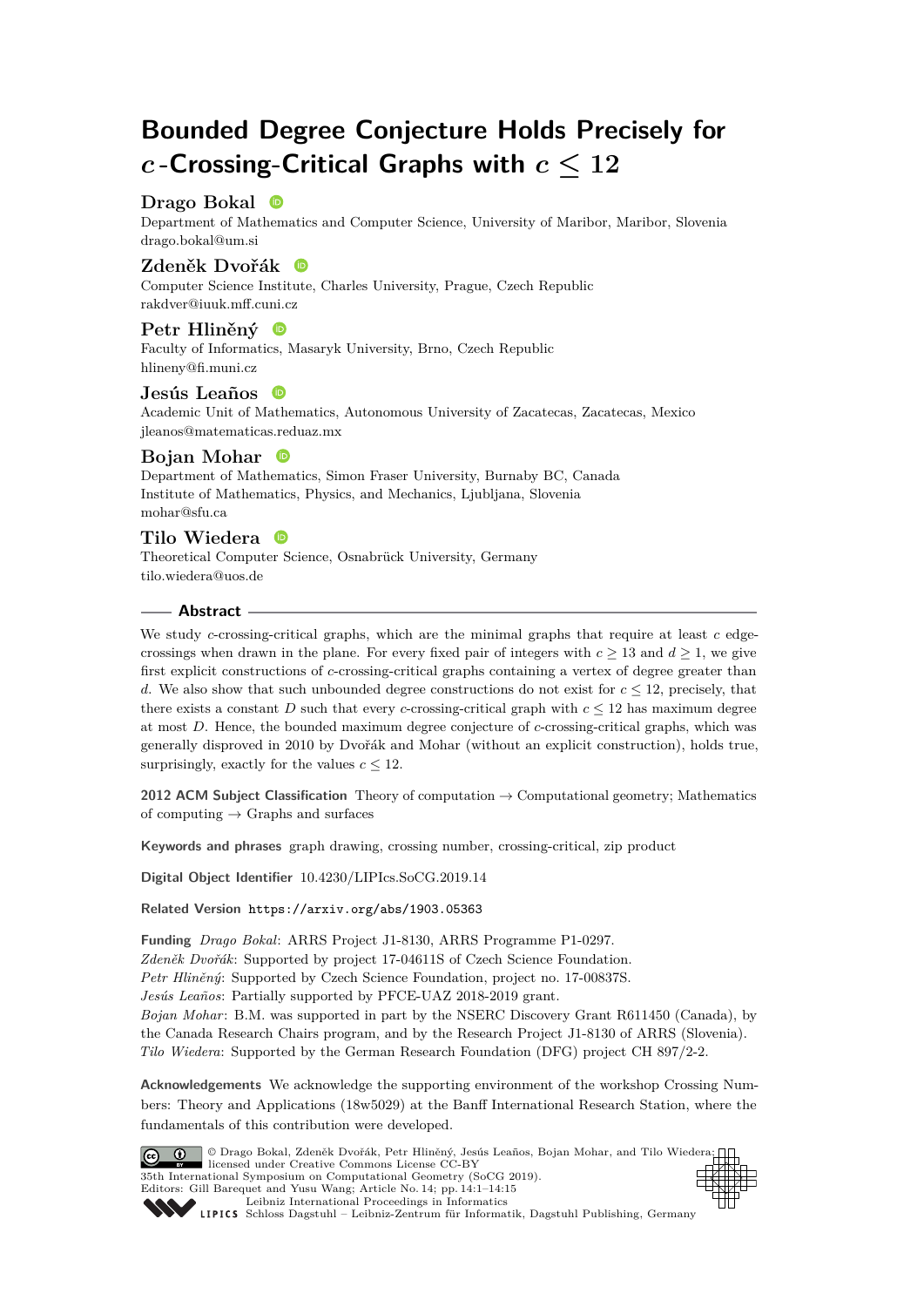#### **14:2 Bounded Maximum Degree in Crossing-Critical Graphs**

# **1 Introduction**

Minimizing the number of edge-crossings in a graph drawing in the plane (the *crossing number* of the graph, see Definition [2.1\)](#page-3-0) is considered one of the most important attributes of a "nice drawing" of a graph. In the case of classes of dense graphs (those having superlinear number of edges in terms of the number vertices), the crossing number is necessarily very high – see the famous Crossing Lemma [\[1,](#page-13-0) [13\]](#page-13-1). However, within sparse graph classes (those having only linear number of edges), we may have planar graphs at one end and graphs with up to quadratic crossing number at the other end. In this situation, it is natural to study the "minimal obstructions" for low crossing number, with the following definition.

Let *c* be a positive integer. A graph *G* is called *c-crossing-critical* if the crossing number of *G* is at least *c*, but every proper subgraph has crossing number smaller than *c*. We say that *G* is *crossing-critical* if it is *c*-crossing-critical for some positive integer *c*.

Since any non-planar graph contains at least one crossing-critical subgraph, the understanding of the properties of the crossing-critical graphs is a central part of the theory of crossing numbers.

In 1984, Širáň gave the earliest construction of nonsimple *c*-critical-graphs for every fixed value of  $c \geq 2$  [\[18\]](#page-14-1). Three years later, Kochol [\[11\]](#page-13-2) gave an infinite family of c-crossing-critical, simple, 3-connected graphs, for every  $c \geq 2$ . Another early result on *c*-crossing-critical graphs was reported in the influential paper of Richter and Thomassen [\[17\]](#page-14-2), who proved that *c*-crossing-critical graphs have bounded crossing number in terms of *c*. They also initiated research on degrees in *c*-crossing-critical graphs by showing that, if there exists an infinite family of *r*-regular, *c*-crossing-critical graphs for fixed *c*, then  $r \in \{4, 5\}$ . Of these, 4-regular 3-critical graphs were constructed by Pinontoan and Richter [\[16\]](#page-14-3), and 4-regular *c*-critical graphs are known for every  $c \geq 3$ ,  $c \neq 4$  [\[3\]](#page-13-3). Salazar observed that the arguments of Richter and Thomassen could be applied to average degree as well, showing that an infinite family of *c*-crossing-critical graphs of average degree *d* can exist only for  $d \in (3, 6]$ , and established their existence for  $d \in [4, 6)$ . Nonexistence of such families with  $d = 6$  was established much later by Hernández, Salazar, and Thomas [\[9\]](#page-13-4), who proved that, for each fixed *c*, there are only finitely many *c*-crossing-critical simple graphs of average degree at least six. The existence of such families with  $d \in [\frac{7}{2}, 4]$  was established by Pinontoan and Richter [\[16\]](#page-14-3), whereas the whole possible interval was covered by Bokal [\[2\]](#page-13-5), who showed that, for sufficiently large crossing number, both the crossing number *c* and the average degree  $d \in (3,6)$  could be prescribed for an infinite family of *c*-crossing critical graphs of average degree *d*.

In 2003, Richter conjectured that, for every positive integer *c*, there exists an integer  $D(c)$ such that every *c*-crossing-critical graph has maximum degree less than  $D(c)$  [\[14\]](#page-13-6). Reflecting upon this conjecture, Bokal in 2007 observed that the known 3-connected crossing-critical graphs of that time only had degrees 3*,* 4*,* 6, and asked for existence of such graphs with arbitrary other degrees, possibly appearing arbitrarily many times. Hliněný augmented his construction of *c*-crossing-critical graphs with pathwidth linear in *c* to show the existence of *c*-crossing-critical graphs with arbitrarily many vertices of every set of even degrees. Only a recent paper by Bokal, Bračič, Derňár, and Hliněný [\[3\]](#page-13-3) provided the corresponding result for odd degrees, showing in addition that, for sufficiently high *c*, all the three parameters – crossing number *c*, rational average degree *d*, and the set of degrees  $D \subseteq \mathbb{N} \setminus \{1,2\}$  that appear arbitrarily often in the graphs of the infinite family – can be prescribed. They also analysed the interplay of these parameters for 2-crossing-critical graphs that were recently completely characterized by Bokal, Oporowski, Richter, and Salazar [\[5\]](#page-13-7).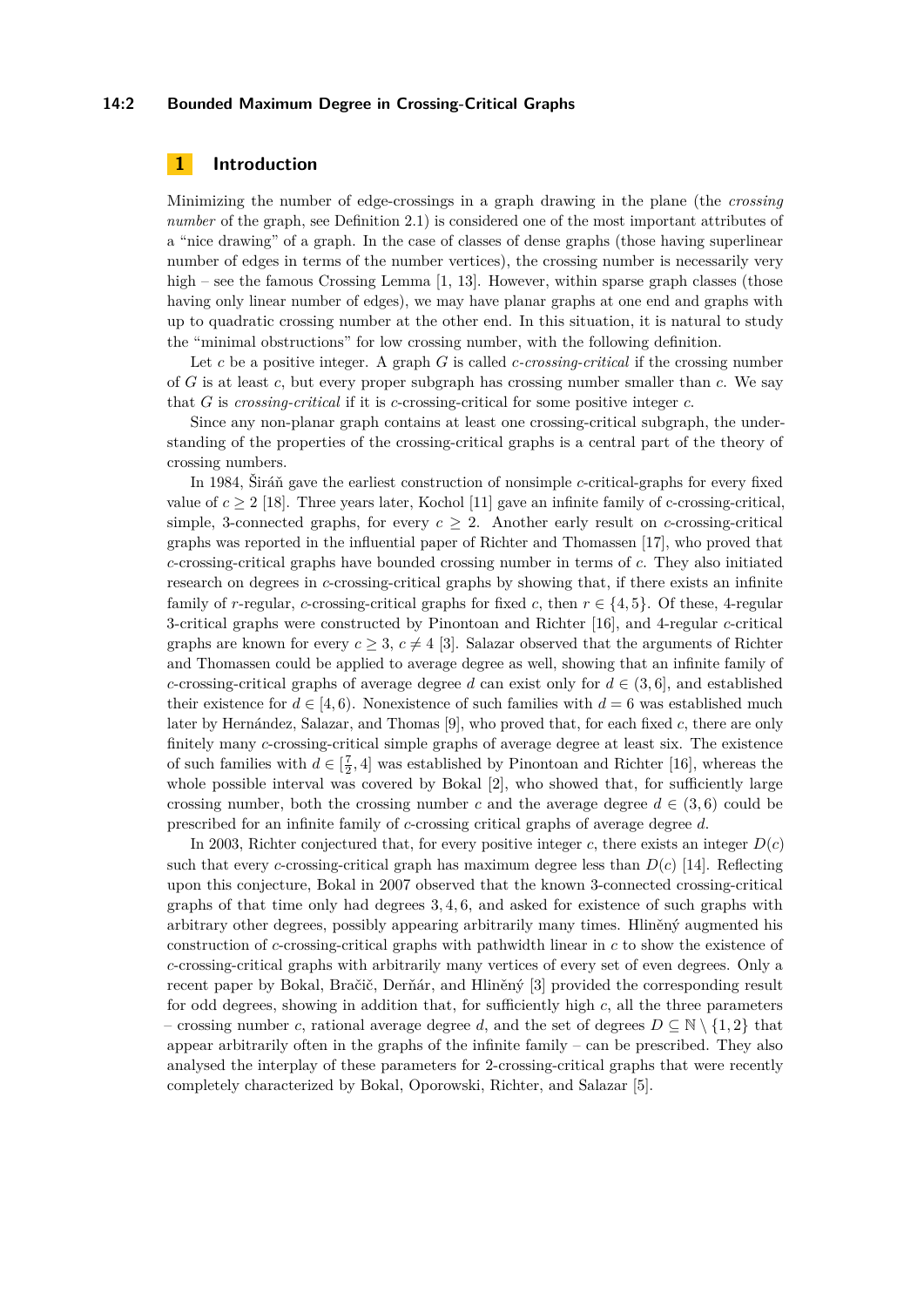#### **D. Bokal, Z. Dvořák, P. Hliněný, J. Leaños, B. Mohar, and T. Wiedera 14:3**

Despite all this research generating considerable understanding of the behavior of degrees in known crossing-critical graphs as well as extending the construction methods of such graphs, the original conjecture of Richter was not directly addressed in the previous works. It was, however, disproved by Dvořák and Mohar [\[8\]](#page-13-8), who showed that, for each integer  $c \geq 171$ , there exist *c*-crossing-critical graphs of arbitrarily large maximum degree. Their counterexamples, however, were not constructive, as they only exhibited, for every such *c*, a graph containing sufficiently many critical edges incident with a fixed vertex and argued that those edges belong to every *c*-crossing-critical subgraph of the exhibited graph. On the other hand, as a consequence of [\[5\]](#page-13-7) it follows that, except for possibly some small examples, the maximum degree in a large 2-crossing-critical graph is at most 6, implying that Richter's conjecture holds for  $c = 2$ . In view of these results, and the fact that 1-crossing-critical graphs (subdivisions of  $K_5$  and  $K_{3,3}$ ) have maximum degree at most 4, this leaves Richter's conjecture unresolved for each  $c \in \{3, 4, \ldots, 170\}$ .

The richness of *c*-crossing-critical graphs is restricted for every *c* by the result of Hliněný that *c*-crossing-critical graphs have bounded path-width [\[10\]](#page-13-9); this structural result is complemented by a recent classification of all large *c*-crossing-critical graphs for arbitrary *c* by Dvořák, Hliněný, and Mohar [\[7\]](#page-13-10). We use these results in Section [3](#page-4-0) to show that Richter's conjecture holds for  $c \leq 12$ . The result is stated below. It is both precise and surprising and shows how unpredictable are even the most fundamental questions about crossing numbers.

<span id="page-2-0"></span>▶ **Theorem 1.1.** *There exists an integer D such that, for every positive integer*  $c \leq 12$ *, every c-crossing-critical graph has maximum degree at most D.*

In fact, one can separately consider in Theorem [1.1](#page-2-0) twelve upper bounds *D<sup>c</sup>* for each of the values  $c \in \{1, 2, ..., 12\}$ . For instance,  $D_1 = 4$  and the optimal value of  $D_2$  (we know  $D_2 \geq 8$ ) should also be within reach using [\[5\]](#page-13-7) and continuing research. On the other hand, due to the asymptotic nature of our arguments, we are currently not able to give any "nice" numbers for the remaining upper bounds, and we leave this aspect to future investigations.

We cover the remaining values of  $c \geq 13$  in the gap with the following:

<span id="page-2-3"></span>I **Theorem 1.2.** *For every positive integer d, there exists a* 3*-connected* 13*-crossing-critical graph G*(*d*)*, whose maximum degree is at least d.*

<span id="page-2-2"></span>▶ **Corollary 1.3.** For every two integers  $c \ge 13$  and  $d \ge 1$ , there exists a 3-connected *c-crossing-critical graph G*(*c, d*)*, whose maximum degree is at least d.*

We also address the related question about the structure of *c*-crossing-critical graphs with more than one vertex of large degree. We show the following:

<span id="page-2-1"></span>▶ **Corollary 1.4.** *For any integers*  $c \geq 13$ *,*  $i \geq 1$  *and*  $i$ *, where*  $1 \leq i \leq c/13$ *, there exists a* 3*-connected c-crossing-critical graph G*(*c, d, i*)*, which contains i vertices of degree greater than d.*

Note that, without the 3-connectivity assumption, Corollary [1.4](#page-2-1) is established simply by taking disjoint or vertex-identified copies of the graphs from Corollary [1.3.](#page-2-2)

The paper is structured as follows. The preliminaries, needed to help understanding the structure of large *c*-crossing critical graphs are defined in Section [2.](#page-3-1) We prove Theorem [1.1](#page-2-0) in Section [3,](#page-4-0) and Theorem [1.2](#page-2-3) in Section [4.](#page-7-0) This construction is combined with a new technical operation called 4-to-3 expansion and zip product to establish Corollaries [1.3](#page-2-2) and [1.4](#page-2-1) in Section [5.](#page-11-0) We conclude with some remarks and open problems in Section [6.](#page-12-0)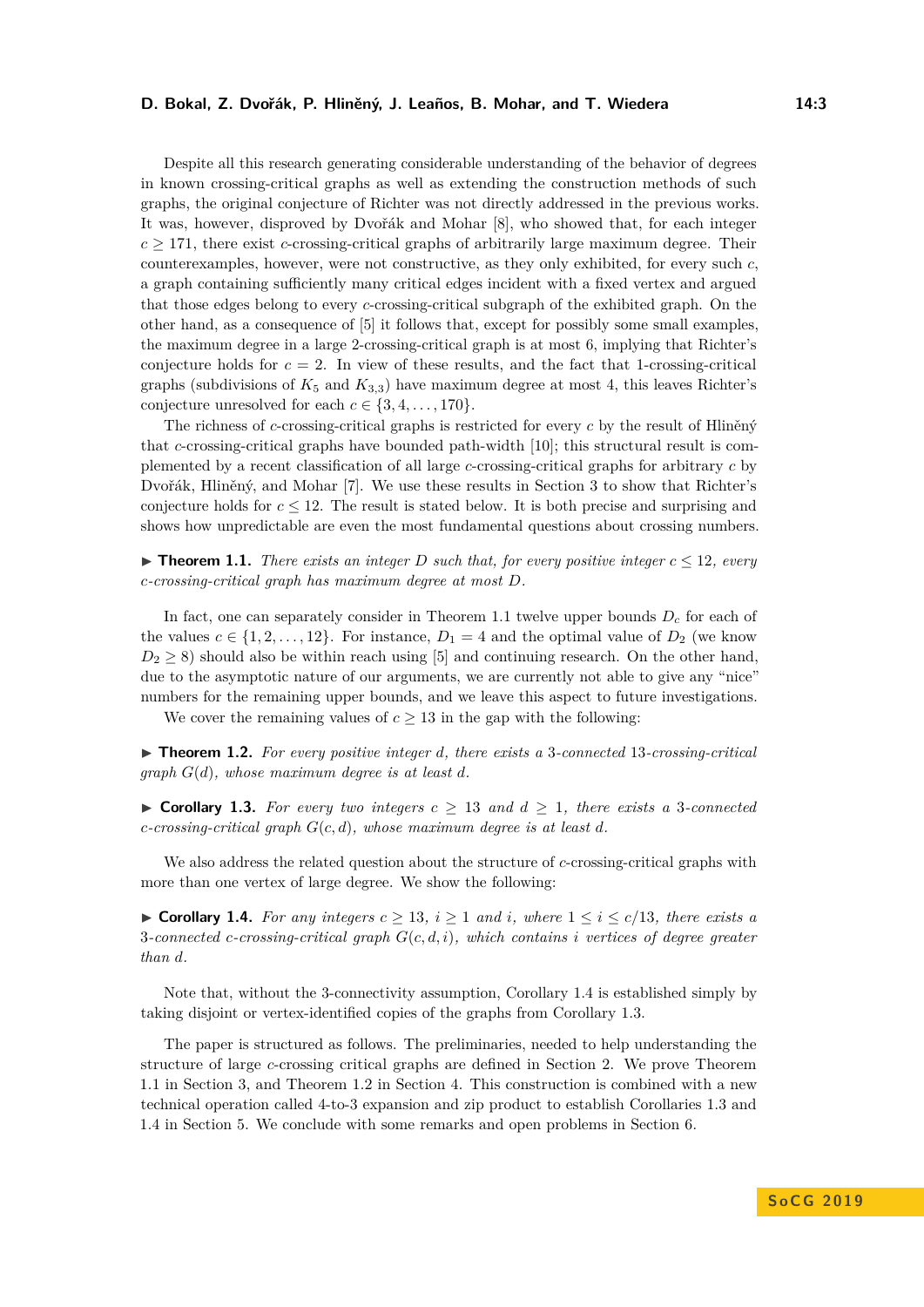#### **14:4 Bounded Maximum Degree in Crossing-Critical Graphs**

# <span id="page-3-1"></span>**2 Graphs and the crossing number**

In this paper, we consider multigraphs by default, even though we could always subdivide parallel edges (while sacrificing 3-connectivity) in order to make our graphs simple. We follow basic terminology of topological graph theory, see e.g. [\[15\]](#page-14-4).

A *drawing* of a graph *G* in the plane is such that the vertices of *G* are distinct points and the edges are simple (polygonal) curves joining their end vertices. It is required that no edge passes through a vertex, and no three edges cross in a common point. A *crossing* is then an intersection point of two edges other than their common end. A *face* of the drawing is a maximal connected subset of the plane minus the drawing. A drawing without crossings in the plane is called a *plane drawing* of a graph, or shortly a *plane graph*. A graph having a plane drawing is *planar*.

The following are the core definitions used in this work.

<span id="page-3-0"></span> $\blacktriangleright$  **Definition 2.1** (crossing number). The crossing number cr(*G*) of a graph *G* is the minimum *number of crossings of edges in a drawing of G in the plane. An* optimal drawing *of G is every drawing with exactly*  $cr(G)$  *crossings.* 

 $\triangleright$  **Definition 2.2** (crossing-critical). Let c be a positive integer. A graph G is c-crossing-critical *if*  $\text{cr}(G) \geq c$ , but every proper subgraph  $G'$  of  $G$  has  $\text{cr}(G') < c$ .

Let us remark that a *c*-crossing-critical graph may have no drawing with only *c* crossings (for  $c = 2$ , such an example is the Cartesian product of two 3-cycles,  $C_3 \Box C_3$ ).

Suppose *G* is a graph drawn in the plane with crossings. Let  $G'$  be the plane graph obtained from this drawing by replacing the crossings with new vertices of degree 4. We say that *G'* is the plane graph associated with the drawing, shortly the *planarization* of (the drawing of)  $G$ , and the new vertices are the *crossing vertices* of  $G'$ .

**Preliminaries.** In some of our constructions, we will have to combine crossing-critical graphs as described in the next definition.

<span id="page-3-2"></span>▶ **Definition 2.3.** *Let*  $d = 2$  *or* 3*. For*  $i \in \{1, 2\}$ *, let*  $G_i$  *be a graph and let*  $v_i \in V(G_i)$  *be a vertex of degree d that is only incident with simple edges, such that*  $G_i - v_i$  *is connected.* Let  $u_i^j$ ,  $j \in \{1, ..., d\}$  be the neighbors of  $v_i$ . The zip product of  $G_1$  and  $G_2$  at  $v_1$  and  $v_2$  is *obtained from the disjoint union of*  $G_1 - v_1$  *and*  $G_2 - v_2$  *by adding the edges*  $u_1^j u_2^j$ , *for each*  $j \in \{1, \ldots, d\}$ *.* 

Note that, for different labellings of the neighbors of  $v_1$  and  $v_2$ , different graphs may result from the zip product. However, the following has been shown:

<span id="page-3-3"></span> $\triangleright$  **Theorem 2.4** ([\[4\]](#page-13-11)). Let G be a zip product of  $G_1$  and  $G_2$  as in Definition [2.3.](#page-3-2) Then,  $cr(G) = cr(G_1) + cr(G_2)$ *. Furthermore, if for both*  $i = 1$  *and*  $i = 2$ *,*  $G_i$  *is*  $c_i$ *-crossing-critical, where*  $c_i = cr(G_i)$ *, then G is*  $(c_1 + c_2)$ *-crossing-critical.* 

For vertices of degree 2, this theorem was established already by Leaños and Salazar in [\[12\]](#page-13-12).

Dvořák, Hliněný, and Mohar [\[7\]](#page-13-10) recently characterized the structure of large *c*-crossingcritical graphs. From their result, it can be derived that in a crossing-critical graph with a vertex of large degree, there exist many internally vertex-disjoint paths from this vertex to the boundary of a single face, see the following corollary for a more precise formulation. To keep our contribution self-contained, we also give a simple independent proof of this claim in the full version of the paper.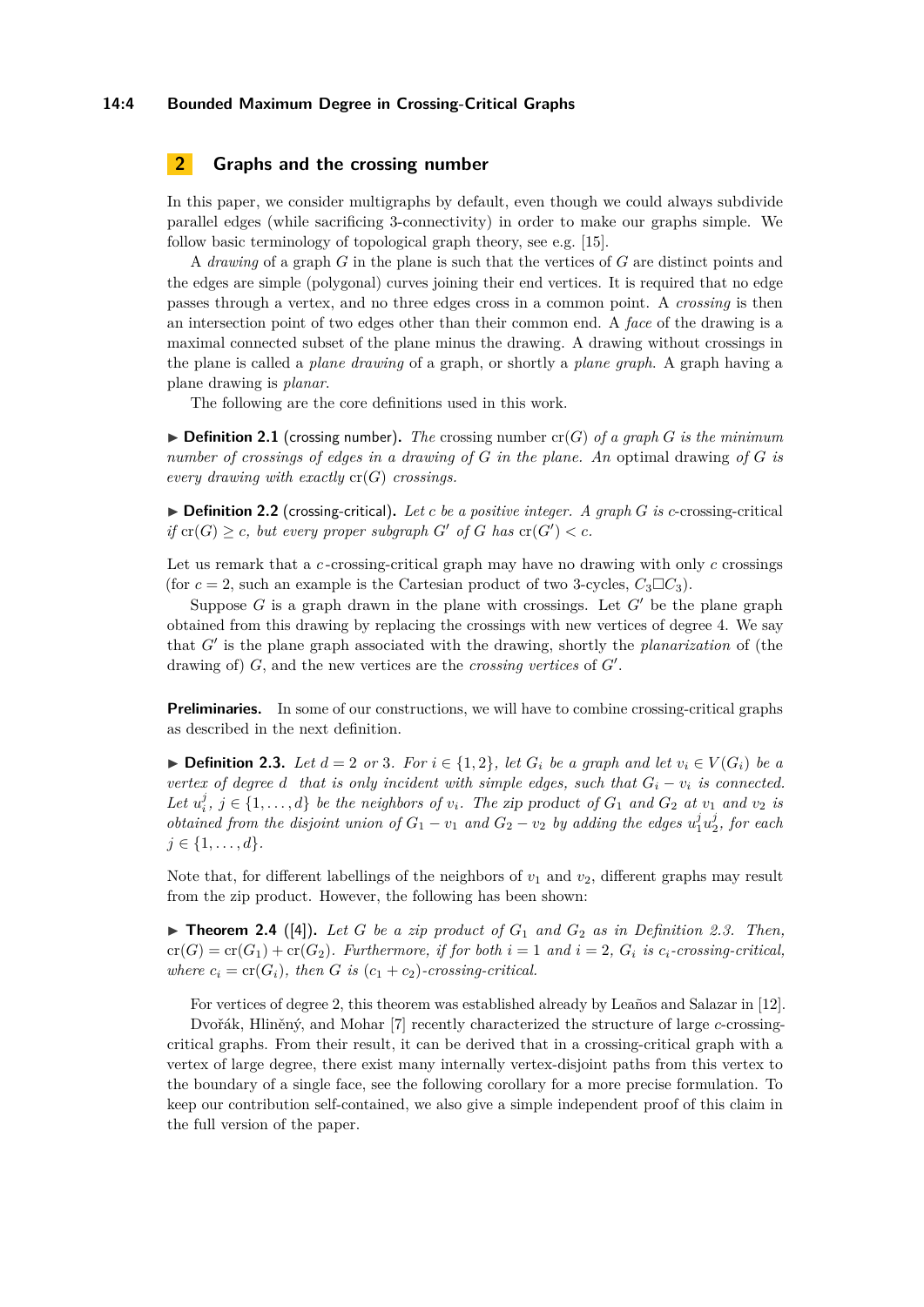<span id="page-4-1"></span>▶ **Corollary [2](#page-4-1).5.** *There exists a function*  $f_{2.5}$  :  $\mathbb{N}^2 \to \mathbb{N}$  *such that the following holds. Let*  $c \geq 1$  and  $t \geq 3$  *be integers and let G be an optimal drawing of a* 2*-connected c-crossingcritical graph. If G has maximum degree greater than*  $f_{2,5}(c,t)$  $f_{2,5}(c,t)$  $f_{2,5}(c,t)$ *, then there exists a path Q contained in the boundary of a face of*  $G$  *and internally vertex-disjoint paths*  $P_1, \ldots, P_t$ *starting in the same vertex not in Q and ending in distinct vertices appearing in order on Q (and otherwise disjoint from Q), such that no crossings of G appear on P*1*, Pt, nor in the face of*  $P_1 \cup P_t \cup Q$  *that contains*  $P_2, \ldots, P_{t-1}$ *.* 

## <span id="page-4-0"></span>**3 Crossing-critical graphs with at most 12 crossings**

We now use Corollary [2.5](#page-4-1) to prove the following "redrawing" lemma.

<span id="page-4-3"></span>▶ **Lemma 3.1.** *Let G be a* 2*-connected c-crossing-critical graph. If <i>G has maximum degree greater than*  $f_{2.5}(c, 6c + 1)$  $f_{2.5}(c, 6c + 1)$  $f_{2.5}(c, 6c + 1)$ *, then there exist integers*  $r \geq 2$  *and*  $k \geq 0$  *such that*  $kr \leq c - 1$ *and G has a drawing with at most*  $c - 1 - kr + {k \choose 2}$  *crossings.* 

**Proof.** Consider an optimal drawing of *G*. Let  $P_1, \ldots, P_{6c+1}$  be paths obtained using Corollary [2.5](#page-4-1) and *v* their common end vertex. For  $2 \leq i \leq 6c - 1$ , let  $T_i$  denote the 2connected block of  $G-(V(P_{i-1})\cup V(P_{i+2}))\setminus\{v\})$  containing  $P_i$  and  $P_{i+1}$ , and let  $C_i$  denote the cycle bounding the face of  $T_i$  containing  $P_{i-1}$ . Note that if  $2 \leq i$  and  $i + 3 \leq j \leq 6c - 1$ , then  $G - V(T_i \cup T_j)$  has at most three components: one containing  $P_{i+2} - v$ , one containing  $P_1 - v$ , and one containing  $P_{6c+1} - v$ , where the latter two components can be the same.

Let *e* be the edge of  $P_{3c+1}$  incident with *v* and let *G*<sup>*'*</sup> be an optimal drawing of *G* − *e*. Since *G* is *c*-crossing-critical, *G*<sup> $\prime$ </sup> has at most *c* − 1 crossings. Hence, there exist indices  $i_1$ and  $i_2$  such that  $2 \leq i_1 \leq 3c - 1$ ,  $3c + 2 \leq i_2 \leq 6c - 1$ , and none of the edges of  $T_{i_1}$  and *T*<sub>*i*</sub><sup>2</sup> is crossed. Let us set  $L = T_{i_1}$ ,  $C_L = C_{i_1}$ ,  $R = T_{i_2}$ , and  $C_R = C_{i_2}$ . Let *M*, *S*<sub>1</sub>, and *S*<sub>2</sub> denote the subgraphs of *G* consisting of the components of  $G − V(L ∪ R)$  containing  $P_{3c+1} - v$ ,  $P_1 - v$ , and  $P_{6c+1} - v$ , respectively, together with the edges from these components to the rest of *G* and their incident vertices (where possibly  $S_1 = S_2$ ). Let  $S_L$  and  $M_L$  be subpaths of  $C_L$  of length at least one intersecting in *v* such that  $V(S_1 \cap C_L) \subseteq V(S_L)$  and *V*(*M* ∩ *C*<sub>*L*</sub>) ⊆ *V*(*M*<sub>*L*</sub>). Analogously, let *S<sub>R</sub>* and *M<sub>R</sub>* be subpaths of *C<sub>R</sub>* of length at least one intersecting in *v* such that  $V(S_2 \cap C_R) \subseteq V(S_R)$  and  $V(M \cap C_R) \subseteq V(M_R)$ . See Figure [1.](#page-5-0)

We can assume without loss of generality (by circle inversion of the plane if necessary) that neither  $C_L$  nor  $C_R$  bounds the outer face of  $C_L \cup C_R$  in the drawings inherited from *G* and from *G'*. Let  $e_{M_L}, e_{S_L}, e_{S_R}, e_{M_R}$  be the clockwise cyclic order of the edges of  $C_L \cup C_R$ incident with *v* in the drawing *G*, where  $e_Q \in E(Q)$  for every  $Q \in \{M_L, S_L, S_R, M_R\}$ . By the same argument, we can assume that the clockwise cyclic order of these edges in the drawing of *G*<sup> $\prime$ </sup> is either the same or  $e_{M_L}, e_{S_L}, e_{M_R}, e_{S_R}$ .

In *G*, *L* is drawn in the closed disk bounded by *CL*, *R* is drawn in the closed disk bounded by  $C_R$ , and  $M$ ,  $S_1$ , and  $S_2$  together with all the edges joining them to  $v$  are drawn in the outer face of  $C_L \cup C_R$ . Since  $C_L$  and  $C_R$  are not crossed in the drawing  $G'$ , we can if necessary rearrange the drawing of  $G'$  without creating any new crossings<sup>[1](#page-4-2)</sup> so that the same holds for the drawings of *L*, *R*, *M*, *S*<sub>1</sub>, and *S*<sub>2</sub> in *G*<sup> $\prime$ </sup>. Let  $r \geq 1$  denote the maximum number of pairwise

<span id="page-4-2"></span><sup>1</sup> As *G* is not 3-connected, it is possible that some 2-connected components or some edges of *L, R* are drawn in the exterior of the disk bounded by *CL*, *CR*. However, these can be flipped into the interior of  $C_L$ ,  $C_R$ , and after such rearranging,  $C_L$ ,  $C_R$  bound the outer face of the drawings of *L*, *R*. Similarly, if  $S_1 \neq S_2$ , either of them could be in the interior of  $C_L$ ,  $C_R$ , and we flip them into the exterior, so that the interior of  $C_L$ ,  $C_R$  contains only drawings of  $L$ ,  $R$ , respecitvely.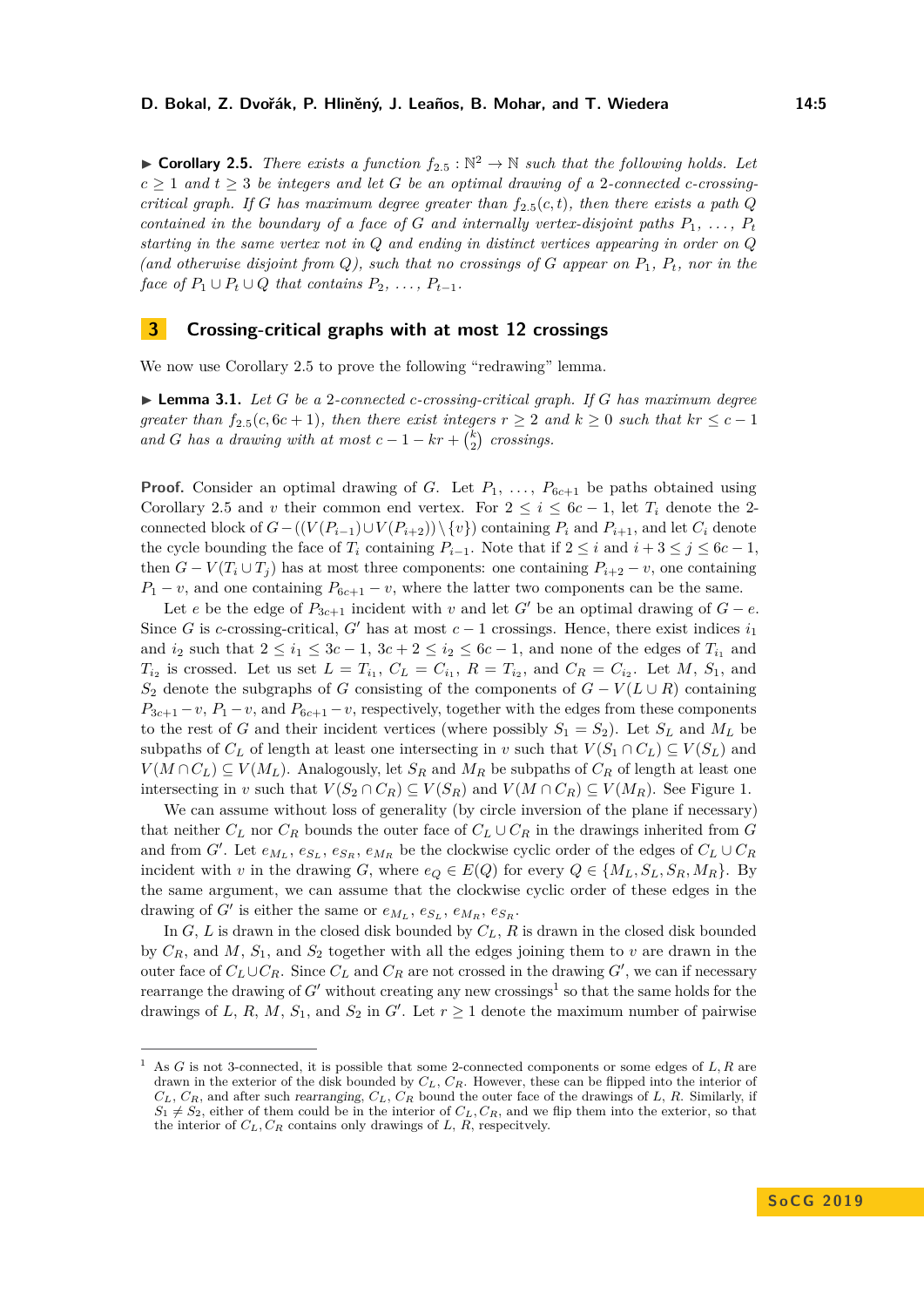# **14:6 Bounded Maximum Degree in Crossing-Critical Graphs**

<span id="page-5-0"></span>

**Figure 1** An illustration of the proof of Lemma [3.1.](#page-4-3) a) The original optimal drawing of *G*, with subdrawings of *M*<sup>1</sup> and *M*<sup>2</sup> (red) that will be glued into the drawing of *G*<sup>0</sup> from an optimal drawing of *G* − *e*. b) A drawing of *G* with at most *c* − 1 crossings, obtained from *G*<sup>0</sup> (black, blue, green) and  $M_1, M_2$  (red). c) A drawing of *G* with at most  $\binom{c-1-kr+k}{2}$  crossings, obtained from  $G_0$  (black, blue) and  $M_1, M_2$  (red).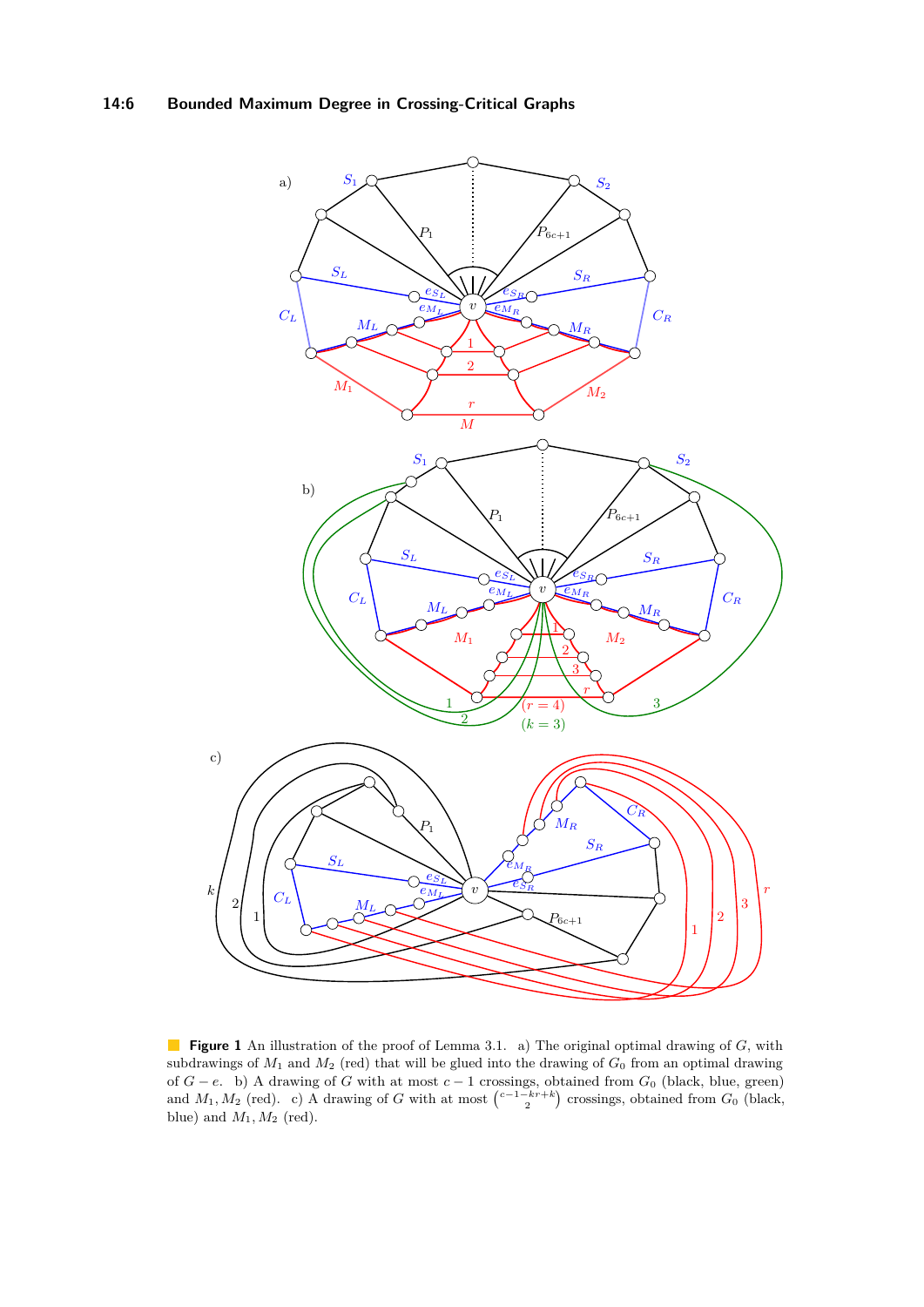edge-disjoint paths in  $M - v$  from  $V(M \cap C_L - v)$  to  $V(M \cap C_R - v)$ . By Menger's theorem, *M* − *v* has disjoint induced subgraphs  $M'_1$  and  $M'_2$  such that  $V(M - v) = V(M'_1) \cup V(M'_2)$ ,  $V(M \cap C_L - v) \subseteq V(M'_1)$ ,  $V(M \cap C_R - v) \subseteq V(M'_2)$ , and *G* contains exactly *r* edges with one end in  $M'_1$  and the other end in  $M'_2$ . For  $i \in \{1,2\}$ , let  $M_i$  be the subgraph of  $M$  induced by *V*( $M'_{i}$ )∪{*v*}. Let *F* be a path in  $M - v$  from  $V(M \cap C_{L} - v)$  to  $V(M \cap C_{R} - v)$  that has in the drawing *G*<sup> $\prime$ </sup> the smallest number of intersections with the edges of  $S_1 \cup S_2$ , and let *k* denote the number of such intersections. Let  $G_0$  denote the drawing  $G' - (V(M) \setminus V(M_L \cup M_R))$ . Since  $M - v$  contains  $r$  pairwise edge-disjoint paths from  $V(M \cap C_L - v)$  to  $V(M \cap C_R - v)$ and each of them crosses  $S_1 \cup S_2$  at least *k* times, we conclude that *G*<sup> $\prime$ </sup> has at least *kr* crossings (and thus  $kr \leq c - 1$ ) and  $G_0$  has at most  $c - 1 - kr$  crossings.

Suppose first that edges of  $C_L \cup C_R$  incident with *v* are in *G*<sup> $\prime$ </sup> drawn in the same clockwise cyclic order as in *G*. We construct a new drawing of the graph *G* in the following way: Start with the drawing of  $G_0$ . Take the plane drawings of  $M_1$  and  $M_2$  as in  $G$ , "squeeze" them and draw them very close to  $M_L$  and  $M_R$ , respectively, so that they do not intersect any edges of  $G_0$ . Finally, draw the *r* edges between  $M_1$  and  $M_2$  very close to the curve tracing  $F$  (as drawn in  $G'$ ), so that each of them is crossed at most  $k$  times. This gives a drawing of *G* with at most  $(c-1 - kr) + kr < c$  crossings, contradicting the assumption that *G* is *c*-crossing-critical.

Hence, we can assume that the edges of  $C_L \cup C_R$  incident with  $v$  are in  $G'$  drawn in the clockwise order  $e_{M_L}, e_{S_L}, e_{M_R}, e_{S_R}$ . If  $r = 1$ , then proceed analogously to the previous paragraph, except that a mirrored version <sup>[2](#page-6-0)</sup> of the drawing of  $M_2$  is inserted close to  $M_R$ ; as there is only one edge between *M*<sup>1</sup> and *M*2, this does not incur any additional crossings, and we again conclude that the resulting drawing of *G* has fewer than *c* crossings, a contradiction. Therefore,  $r \geq 2$ .

Consider the drawing  $G'$ , and let  $q$  be a closed curve passing through  $v$ , following  $M_L$ slightly outside  $C_L$  till it meets  $F$ , then following  $F$  almost till it hits  $M_R$ , then following  $M_R$  slightly outside  $C_R$  till it reaches *v*. Note that *q* only crosses  $G_0$  in *v* and in relative interiors of the edges, and it has at most *k* crossings with the edges. Shrink and mirror the part of the drawing of  $G_0$  drawn in the open disk bounded by  $q$ , keeping  $v$  at the same spot and the parts of edges crossing *q* close to *q*; then reconnect these parts of the edges with their parts outside of q, creating at most  $\binom{k}{2}$  new crossings in the process. Observe that in the resulting re-drawing of  $G_0$ , the path  $M_L \cup M_R$  is contained in the boundary of a face (since *q* is drawn close to it and nothing crosses this part of *q*), and thus we can add *M* planarly (as drawn in *G*) to the drawing without creating any further crossings. Therefore, the resulting drawing has at most  $c - 1 - kr + {k \choose 2}$  crossings.

It is now easy to prove Theorem [1.1.](#page-2-0)

**Proof of Theorem [1.1.](#page-2-0)** We prove by induction on *c* that, for every positive integer  $c \leq 12$ , there exists an integer  $\Delta_c$  such that every *c*-crossing-critical graph has maximum degree at most *c*. The only 1-crossing-critical graphs are subdivisions of  $K_5$  and  $K_{3,3}$ , and thus we can set  $\Delta_1 = 4$ . Suppose now that  $c \geq 2$  and the claim holds for every smaller value. We define  $\Delta_c = \max(2\Delta_{c-1}, f_{2.5}(c, 6c+1))$  $\Delta_c = \max(2\Delta_{c-1}, f_{2.5}(c, 6c+1))$  $\Delta_c = \max(2\Delta_{c-1}, f_{2.5}(c, 6c+1))$ . Let *G* be a *c*-crossing-critical graph and suppose for a contradiction that  $\Delta(G) > \Delta_c$ .

<span id="page-6-0"></span> $2$  Mirrored version of a drawing is the drawing obtained by reversing the vertex rotations of edges around every vertex and every crossing, and embedding the edges and the vertices accordingly. The name explains that this is homeomorphic to the original drawing seen in a mirror.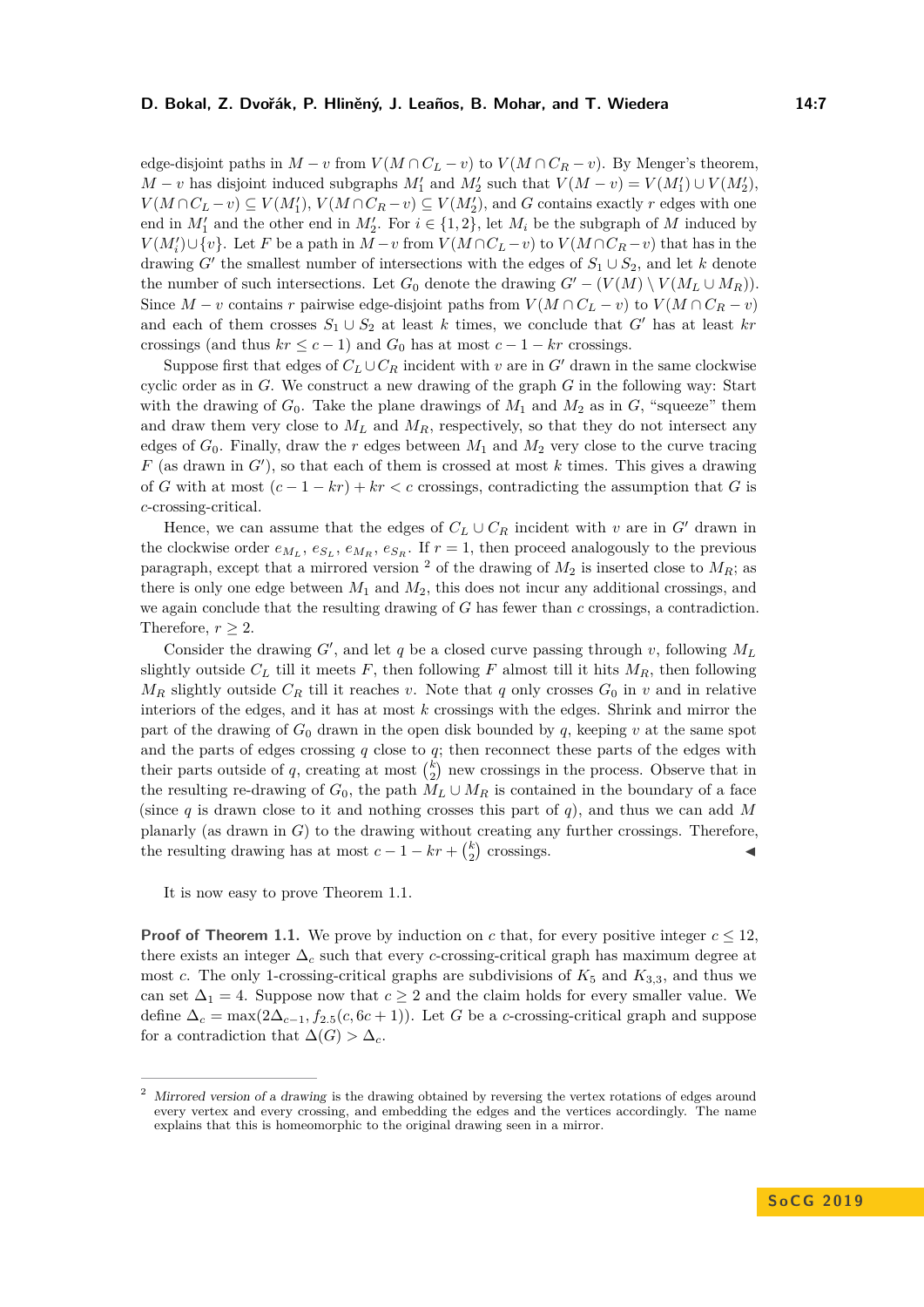### **14:8 Bounded Maximum Degree in Crossing-Critical Graphs**

If  $G$  is not 2-connected, then it contains induced subgraphs  $G_1$  and  $G_2$  such that  $G_1 \neq G \neq G_2$ ,  $G = G_1 \cup G_2$ , and  $G_1$  intersects  $G_2$  in at most one vertex. Then  $c \leq cr(G)$  $cr(G_1) + cr(G_2)$ , and for every edge  $e \in E(G_1)$  we have  $c > cr(G - e) = cr(G_1 - e) + cr(G_2)$ . Hence,  $cr(G_1) \geq c - cr(G_2)$  and  $cr(G_1 - e) < c - cr(G_2)$  for every edge  $e \in E(G_1)$ , and thus  $G_1$  is  $(c - cr(G_2))$ -crossing-critical. Similarly,  $G_2$  is  $(c - cr(G_1))$ -crossing-critical. Since  $cr(G_1) \geq 1$  and  $cr(G_2) \geq 1$ , it follows by the induction hypothesis that  $\Delta(G_i) \leq \Delta_{c-1}$  for  $i \in \{1, 2\}$ , and thus  $\Delta(G) \leq \Delta_c$ , which is a contradiction.

Hence, *G* is 2-connected. By Lemma [3.1,](#page-4-3) there exist integers  $r \geq 2$  and  $k \geq 0$  such that  $kr \leq c - 1$  and  $c - 1 - kr + {k \choose 2} \geq c$ , and thus  ${k \choose 2} \geq kr + 1 \geq 2k + 1$ . This inequality is only satisfied for  $k \geq 6$ , and thus the first inequality implies  $c \geq kr + 1 \geq 13$ . This is a contradiction. Hence, the maximum degree of *G* is at most  $\Delta_c$ .

## <span id="page-7-0"></span>**4 Explicit 13-crossing-critical graphs with large degree**

We define the following family of graphs, which is illustrated in Figure [2.](#page-8-0) To simplify the terminology and the pictures, we introduce "thick edges": for a positive integer *t*, we say that *uv* is a *t-thick edge*, or an edge of *thickness t*, if there is a bunch of *t* parallel edges between *u* and *v*. Naturally, if a  $t_1$ -thick edge crosses a  $t_2$ -thick edge, then this counts as  $t_1 t_2$  ordinary crossings. By routing every parallel bunch of edges along the "cheapest" edge of the bunch, we get the following important folklore claim:

<span id="page-7-3"></span> $\triangleright$  Claim 4.1. For every graph *G*, there exists an optimal drawing D of *G*, such that every bunch of parallel edges is drawn as one thick edge in D.

<span id="page-7-1"></span>▶ **Definition 4.2** (Critical family  ${G}_{13}^k$ ). Let  $k ≥ 2$  *be an integer. Let*  $C_u$  *be a* 6*-cycle on the* vertex set  $\{x, u_1, u_2, u_3, u_4, u_5\}$  with (thick) edges  $xu_1, u_1u_2, u_2u_3, u_3u_4, u_4u_5, u_5x$  which *are of thickness* 7*,* 5*,* 4*,* 4*,* 4*,* 1 *in this order. Analogously, let C<sup>v</sup> be a* 6*-cycle on the vertex set*  ${x, v_1, v_2, v_3, v_4, v_5}$  *isomorphic to*  $C_u$  *in this order of vertices. We denote by B the graph obtained from the union*  $C_u \cup C_v$  *(identifying their vertex x) by adding edges*  $u_2v_3$  *and*  $u_3v_2$ *,* and 2-thick edges  $u_1v_4$  and  $u_4v_1$ .

*Let*  $D_i$ *, for*  $i \in \{1, ..., k\}$ *, denote the graph on the vertex set*  $\{x, w_1^i, w_2^i, w_3^i, w_4^i\}$  *with* the edges  $xw_1^i$ ,  $xw_4^i$ ,  $w_1^iw_4^i$ ,  $w_2^iw_3^i$  and the 2-thick edges  $w_1^iw_2^i$  and  $w_3^iw_4^i$ . From the union *B*∪ $D_1$ ∪...∪ $D_k$  *(again identifying their vertex x), we obtain obtain the graph*  $G_{13}^k$  *via* 

- $identitying u<sub>5</sub> with w<sub>2</sub><sup>1</sup> and w<sub>3</sub><sup>k</sup> with v<sub>5</sub>, and$
- *for*  $i = 2, 3, \ldots, k$ *, identifying*  $w_3^{i-1}$  *with*  $w_2^i$ *.*

*This definition is illustrated in Figure [2.](#page-8-0) For reference, we will call the graph B the* bowtie *of*  $G_{13}^k$ *, and the graph*  $D_i$  *the i*-th wedge *of*  $G_{13}^k$ *.* 

### <span id="page-7-4"></span>▶ Observation 4.3.

- **a)** For every  $k \geq 2$ , the graph  $G_{13}^k$  is a 3*-connected and non-planar.*
- **b)** *The degree of the vertex x in*  $G_{13}^k$  *equals*  $2k + 16$ *.*
- **c)** There exists an automorphism of  $G_{13}^k$  exchanging  $u_i$  with  $v_i$ , for  $i = 1, 2, 3, 4, 5$ .

In order to prove Theorem [1.2,](#page-2-3) e.g. for  $G(d) = G_{13}^{\lfloor d/2 \rfloor}$ , it suffices to show two claims; that  $\text{cr}(G_{13}^k) \geq 13$  for  $k \geq 2$ , and that, for every edge *e* of  $G_{13}^k$ , we get  $\text{cr}(G_{13}^k - e) \leq 12$ . (We also remark that  $cr(G_{13}^1) \leq 12$ , and for this reason we assume  $k \geq 2$ .)

<span id="page-7-2"></span> $\blacktriangleright$  **Lemma 4.4.**  $\mathrm{cr}(G_{13}^2) = \mathrm{cr}(G_{13}^3) = 13.$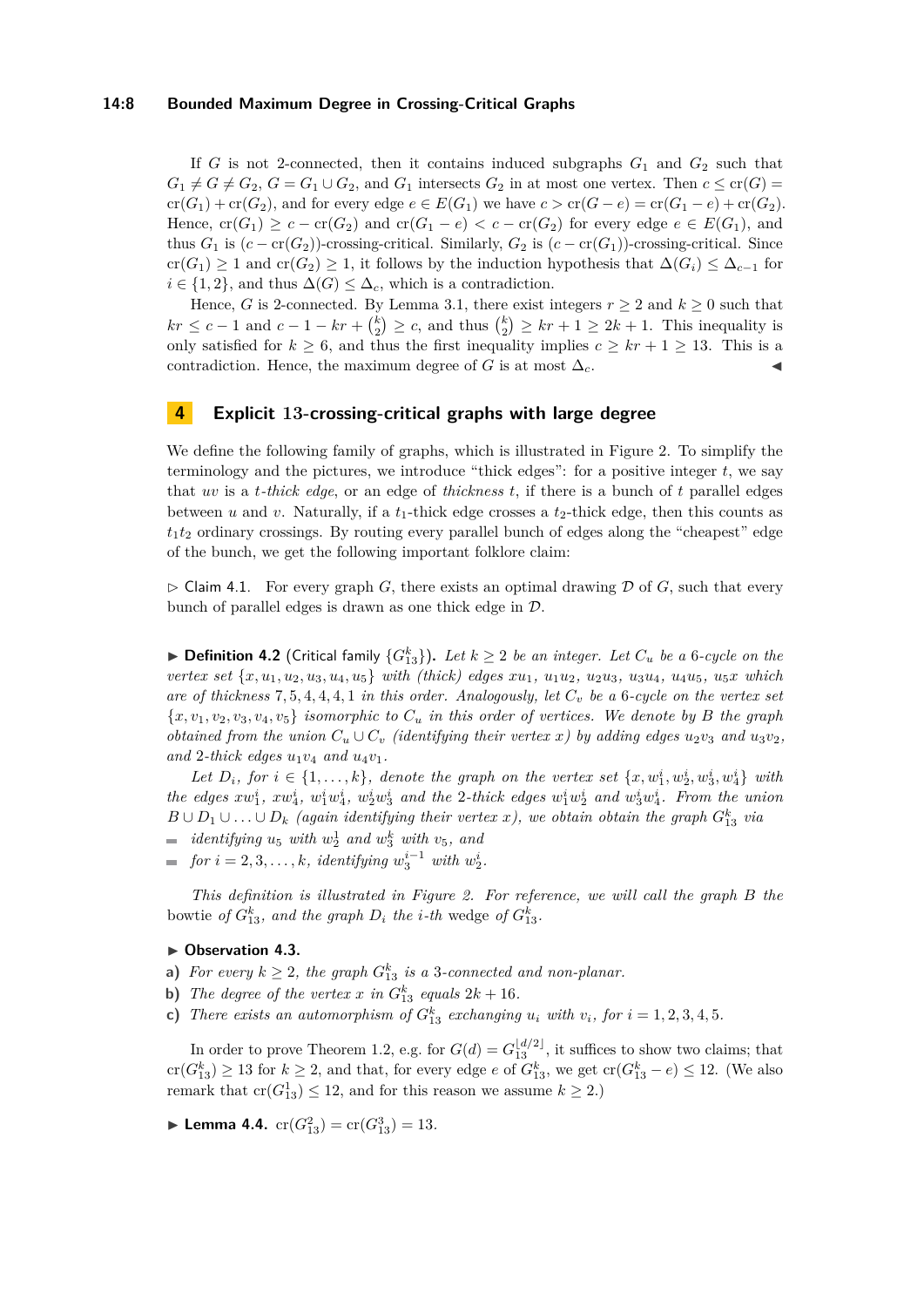<span id="page-8-0"></span>

**Figure 2** The graph  $G_{13}^k$  of Definition [4.2,](#page-7-1) drawn with 13 crossings. The thick edges of this graph have their thickness written as numeric labels, and all the unlabeled edges are of thickness 1. The bowtie part of this graph is drawn in red and blue (where blue edges are those between  $u_i$  and  $v_j$ vertices), and the wedges are drawn in black. Only the (*k* − 1)-th and *k*-th wedges are detailed, while the remaining wedges 1*, . . . , k* − 2 analogously span the grey shaded area. Dotted lines show possible alternate routings of the edge  $v_1u_4$  (which preserve the number of 13 crossings).

**Proof.** For every  $k \geq 2$  $k \geq 2$ , Figure 2 shows a drawing of  $G_{13}^k$  with 13 crossings. For the lower bounds, we use the computer tool *Crossing Number Web Compute* [\[6\]](#page-13-13) which uses an ILP formulation of the crossing number problem (based on Kuratowski subgraphs), and solves it via a branch-and-cut-and-price routine. Moreover, this computer tool generates machine-readable proofs<sup>[3](#page-8-1)</sup> of the lower bound, which (roughly) consist of a branching tree in which every leaf holds an LP formulation of selected Kuratowski subgraphs certifying that, in this case, the crossing number must be greater than 12.

<span id="page-8-2"></span>▶ **Lemma 4.5.** *For every*  $k \ge 2$ ,  $\text{cr}(G_{13}^k) \ge 13$ *.* 

**Proof.** We proceed by induction on k, where the base cases  $k = 2, 3$  are proved in Lemma [4.4.](#page-7-2) Hence, we may assume that  $k \geq 4$ .

Consider a drawing of  $G_{13}^k$  with  $c = \text{cr}(G_{13}^k)$  crossings. Let  $1 \leq i \leq k - 1$ , and recall that  $w_3^i = w_2^{i+1}$ . By Claim [4.1,](#page-7-3) we may assume that all thick edges are drawn together in a bunch. We now distinguish three cases based on the cyclic order of edges leaving the vertices  $w_3^i$ (the orientation is not important):

<span id="page-8-1"></span><sup>&</sup>lt;sup>3</sup> See the computation results at <http://crossings.uos.de/job/PZPmFDmDEKsgxLpftZmlXw>  $(k = 2)$  and <http://crossings.uos.de/job/EDsMIoyqrgonXEeD0plqdg> (*k* = 3). Vertex *x* is labeled 0. Cycle *C<sup>u</sup>* uses vertices  $0, 1, 2, 3, 4, 10$ . Cycle  $C_v$  uses vertices  $0, 5, 6, 7, 8$ , and 14 for  $k = 2$  (resp. 17 for  $k = 3$ ). We remark that the proof file for  $k = 3$  is particularly large, it spans 2150 cases with 717 Kuratowski constraints per case on average. For  $k = 2$ , there are just 1300 cases with about 180 constraints each.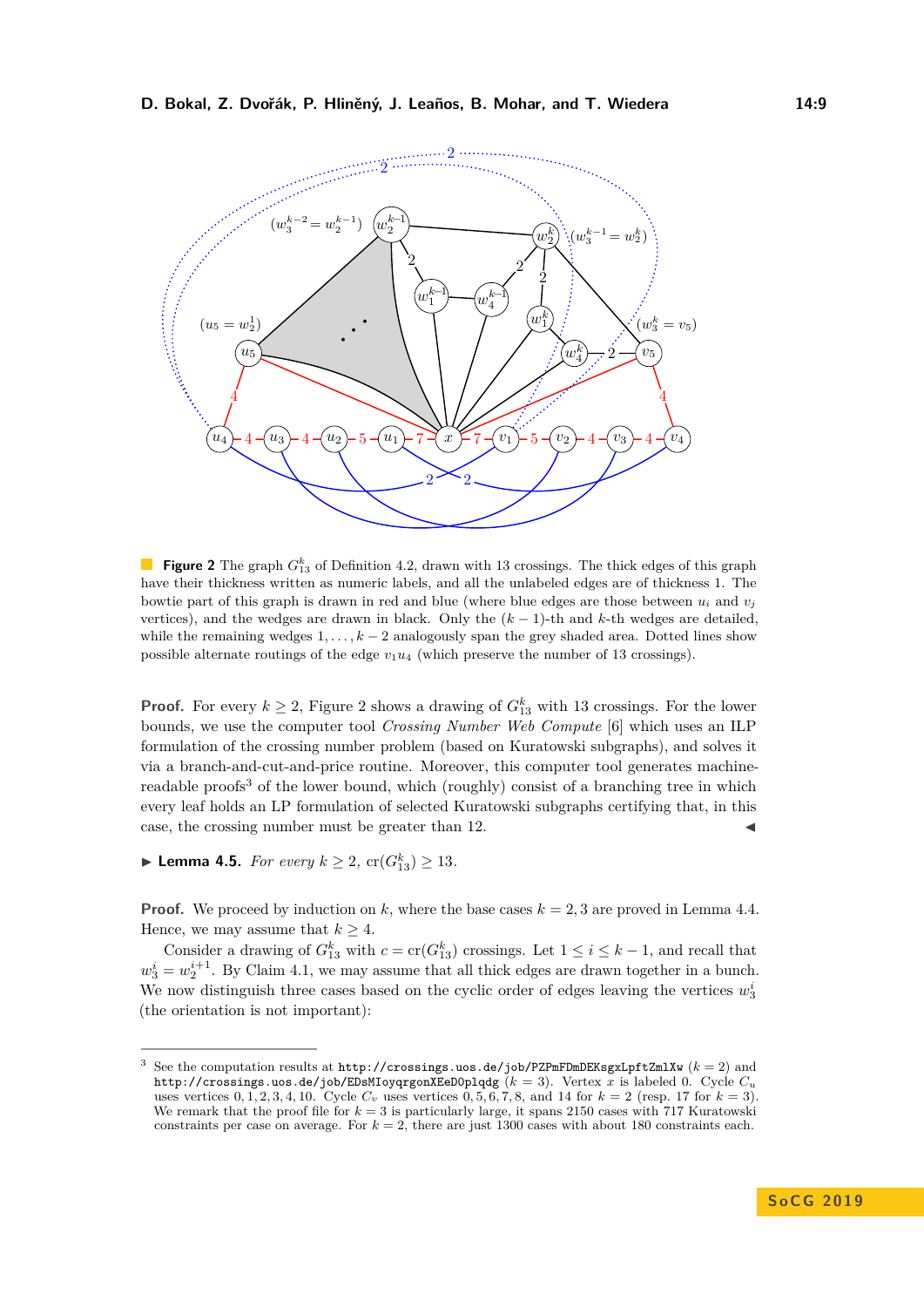<span id="page-9-0"></span>

**Figure 3** Two cases of the induction step in the proof of Lemma [4.5.](#page-8-2) (a) We "shrink" two wedges into one by drawing new edges  $w_1^iw_4^{i+1}$  (green) and  $w_2^iw_3^{i+1}$  (blue) along the depicted paths. (b) We likewise "shrink" three wedges into one by drawing the depicted new edges  $w_1^1 w_4^3$  and  $w_2^1 w_3^3$  (this picture does not specify how  $w_1^2$  and  $w_4^2$  connect to *x* since it is not important for us).

There exists  $i \in \{1, ..., k-1\}$ , such that the edges incident to  $w_3^i = w_2^{i+1}$ , in a small  $\blacksquare$ neighbourhood of  $w_3^i$ , have the cyclic order  $w_3^iw_4^i$ ,  $w_3^iw_1^{i+1}$ ,  $w_3^iw_3^{i+1}$ ,  $w_3^iw_2^i$ . See in Figure [3](#page-9-0) a, where this cyclic order is anti-clockwise. In this case, we draw a new edge  $w_1^i w_4^{i+1}$  along the path  $(w_1^i, w_4^i, w_3^i, w_1^{i+1}, w_4^{i+1})$ , and another new edge  $w_2^i w_3^{i+1}$  along the path  $(w_2^i, w_3^i, w_3^{i+1})$  (both new edges are of thickness 1). Then we delete the vertices  $w_4^i, w_3^i, w_1^{i+1}$  together with incident edges. The resulting drawing represents a graph which is clearly isomorphic to  $G_{13}^{k-1}$  – the wedges *i* and *i* + 1 have been replaced with one wedge.

Moreover, thanks to the assumption, we can avoid crossing between  $w_1^i w_4^{i+1}$  and  $w_2^i w_3^{i+1}$ in the considered neighbourhood of former  $w_3^i$ . Therefore, every crossing of the new drawing (including possible crossings of each of the new edges  $w_1^i w_4^{i+1}$  and  $w_2^i w_3^{i+1}$  among themselves or with other edges) existed already in the original drawing of  $G_{13}^k$ , and so  $cr(G_{13}^{k-1}) \leq c$ . However,  $cr(G_{13}^{k-1}) \geq 13$  by the induction assumption, and so  $c \geq 13$  holds true in this case.

The same proof as above works if the cyclic order around  $w_3^i$  is  $w_3^i w_4^i$ ,  $w_3^i w_1^{i+1}$ ,  $w_3^i w_2^i$ ,  $\overline{\phantom{a}}$  $w_3^i w_3^{i+1}$ .

For all  $i \in \{1, \ldots, k-1\}$ , in a small neighbourhood of  $w_3^i$ , the edges incident to  $w_3^i = w_2^{i+1}$ have (up to orientation reversal) the cyclic order  $w_3^i w_4^i$ ,  $w_3^i w_3^{i+1}$ ,  $w_3^i w_1^{i+1}$ ,  $w_3^i w_2^i$ . See Figure [3](#page-9-0) b. We will use this assumption only for  $i = 1, 2$  as follows.

We draw a new edge  $w_1^1 w_4^3$  along the path  $(w_1^1, w_4^1, w_3^1, w_3^2, w_1^3, w_4^3)$ , and another new edge  $w_2^1 w_3^3$  along the path  $(w_2^1, w_3^1, w_1^2, w_3^2, w_3^3)$  (both new edges are of thickness 1). Then we delete the vertices  $w_1^1, w_2^1, w_3^2, w_4^2, w_3^3, w_1^3$  together with incident edges. The resulting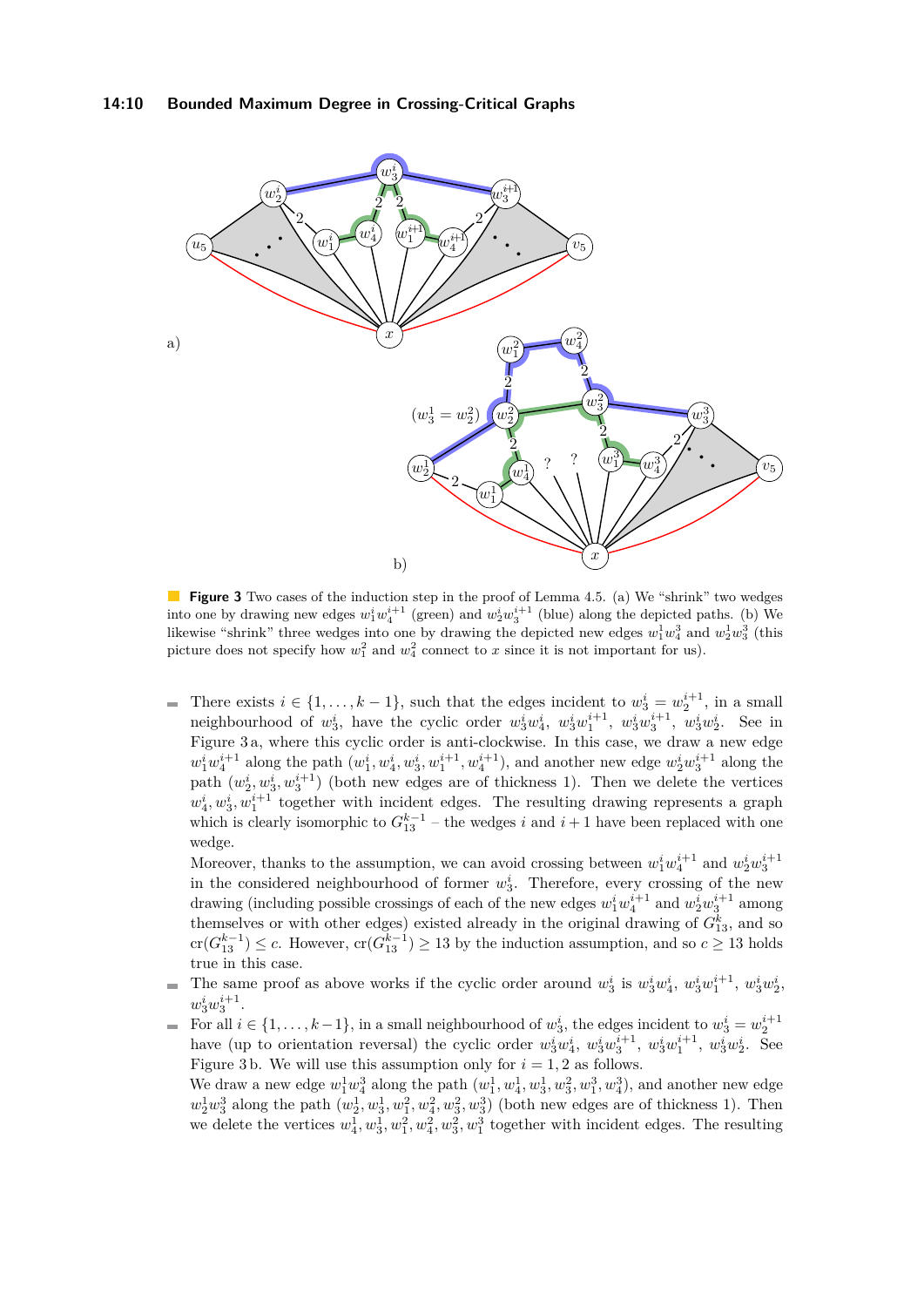<span id="page-10-0"></span>

**Figure 4** Two drawings of the graph  $G_{13}^k$ , having (a) 14 and (b) 16 crossings. These drawings are used to argue criticality of some of the bowtie (red) edges of  $G_{13}^k$ . The grey areas span the crossing-free wedges of  $G_{13}^k$  which are not detailed in the pictures, similarly as in Figure [2.](#page-8-0)

drawing represents a graph which is now isomorphic to  $G_{13}^{k-2}$  – the wedges 1, 2 and 3 have been replaced with one wedge.

As in the previous case, we can avoid crossing between  $w_1^1 w_4^3$  and  $w_2^1 w_3^3$  in the considered neighbourhoods of former  $w_3^1$  and  $w_3^2$ . Therefore, analogously,  $\text{cr}(G_{13}^{k-2}) \leq c$ . However, *k* − 2 ≥ 2 and so  $\text{cr}(G_{13}^{k-2})$  ≥ 13 by the induction assumption, and hence  $c \ge 13$  holds true also in this case.

By induction, for every integer  $k \ge 2$ ,  $\operatorname{cr}(G_{13}^k) = c \ge 13$  holds.

$$
\blacktriangleright
$$
 Lemma 4.6. For every edge e of  $G_{13}^k$ , we have  $\text{cr}(G_{13}^k - e) \leq 12$ .

**Proof.** On a high level, our proof strategy can be described as follows. We provide a collection of drawings of  $G_{13}^k$ , such that each edge of  $G_{13}^k$  in some of the drawings, when deleted, exhibits a "drop" of the crossing number below 13. Note that, for thick edges, we are deleting only one edge of the multiple bunch.

In particular, the drawing of Figure [2](#page-8-0) proves the claim for  $e \in \{u_1v_4, u_2v_3, u_3v_2, u_4v_1\}$ (the blue edges of the bowtie subgraph); whenever any one of these edges is removed, we save at least one crossing from the optimal number 13. Likewise, Figure [2](#page-8-0) proves the claim for  $e \in \{xv_5, v_4v_5\}$  (see the dotted routings of the edge  $v_1u_4$ ), and hence also for  $e \in \{xu_5, u_4u_5\}$ by symmetry (the automorphism from Observation [4.3\)](#page-7-4).

To proceed with the remaining edges *e* of the bowtie graph  $B \subseteq G_{13}^k$  (the red edges), we resort to drawings that may have more than 13 crossings but still provide a drawing of  $G_{13}^k - e$  with at most 12 crossings. Consider first the drawing obtained from the one of Figure [2](#page-8-0) by "flipping" the right-hand part of the picture along the line through *x* and *u*5. See Figure [4](#page-10-0) a. In this drawing (with 14 crossings), the only crossings occur between the 7-thick edge  $xu_1$  and the edges  $w_1^kw_4^k$ ,  $w_2^kv_5$ . By a slight shift of the latter two edges, we obtain another drawing with only 14 crossing between the 5- and 2-thick edges  $u_1u_2$ ,  $u_1v_4$ and again the edges  $w_1^k w_4^k$ ,  $w_2^k v_5$ . Removing an edge of the bunch  $xu_1$  (respectively, one edge of  $u_1u_2$ ) drops the crossing number down to 12. Second, there is a drawing with 16 crossing, which occur only between the [4](#page-10-0)-thick edges  $v_2v_3$  and  $u_3u_4$ ; see Figure 4b. Deleting any one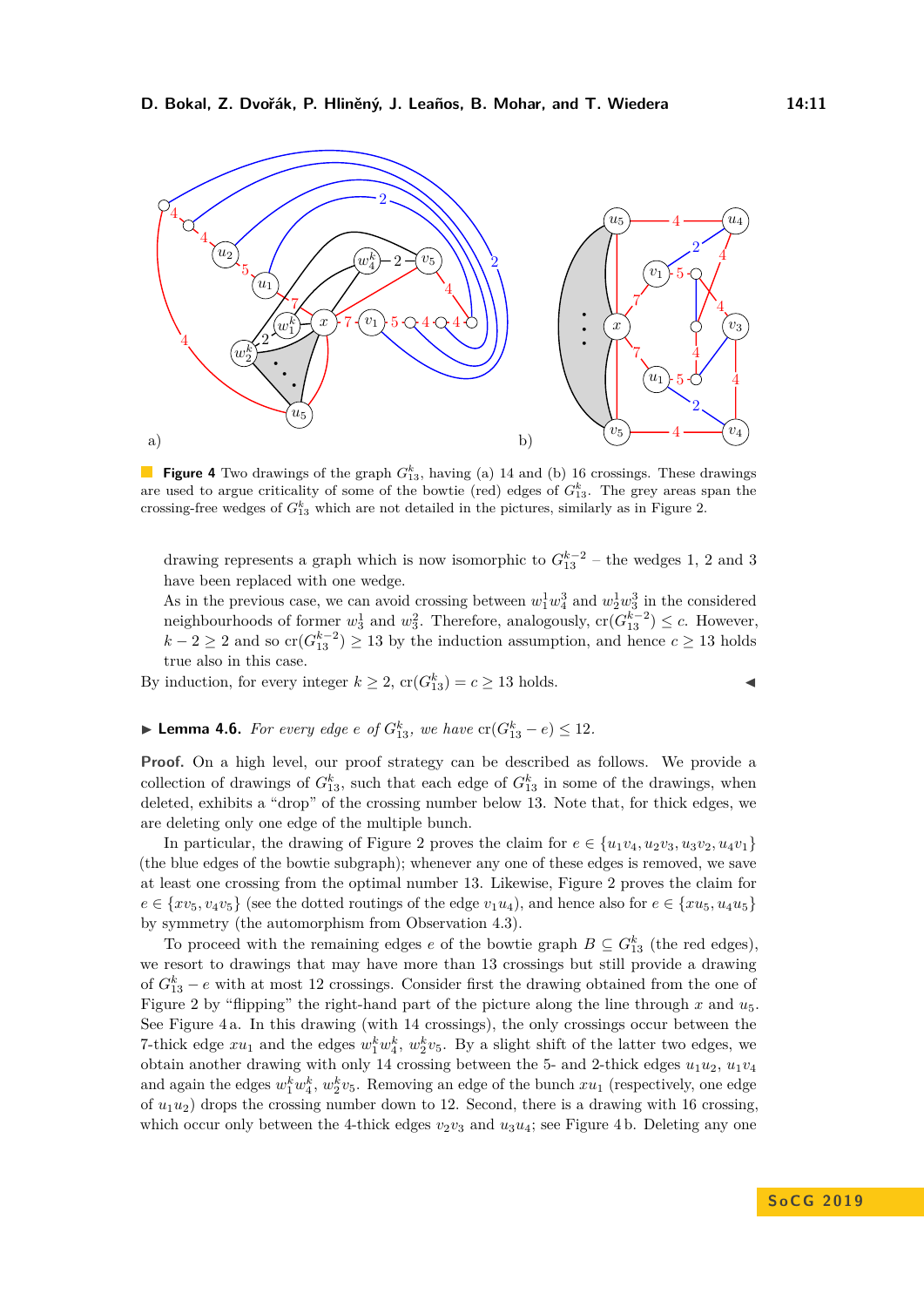<span id="page-11-1"></span>

**Figure 5** Two drawings of the graph  $G_{13}^k$ , having (a) 13 and (b) 18 crossings. These drawings are used to argue criticality of edges of the *i*-th wedge. The grey areas span the crossing-free wedges of  $G_{13}^k$  which are not detailed in the pictures, similarly as in Figure [4.](#page-10-0)

edge of *v*2*v*3, *u*3*u*<sup>4</sup> again drops the crossing number down to at most 12. Consequently, our claim holds for  $e \in \{xu_1, u_1u_2, v_2v_3, u_3u_4\}$  and, by symmetry, for  $e \in \{xv_1, v_1v_2, u_2u_3, v_3v_4\}$ .

We are left with the last, and perhaps most interesting, cases in which *e* is an edge in the *i*-th wedge  $D_i$ . Imagine we "disconnect"  $D_i$  by removing vertices  $w_1^i$  and  $w_4^i$  and the edge  $w_2^i w_3^i$ , and then twist the bowtie graph *B* together with the adjacent strips of wedges *D*<sub>1</sub> ∪ *. .* ∪ *D*<sub>*i*−1</sub> and *D*<sub>*i*+1</sub> ∪ *. .* ∪ *D*<sub>*k*</sub>, removing all crossings. If we introduce the vertices and edges of  $D_i$  back, we get a drawing in Figure [5](#page-11-1) a with 13 crossings which are only between the edges  $xw_1^i, w_2^iw_3^i, w_1^iw_4^i$  and the six blue bowtie edges. For every edge  $e \in \{xw_1^i, w_2^iw_3^i, w_1^iw_4^i\}$ its removing from  $G_{13}^k$  thus decreases the crossing number to at most 12. Lastly, we may move the vertex  $w_1^i$  to obtain another drawing as in Figure [5](#page-11-1) b. The latter drawing has 18 crossings between the edges  $w_1^iw_2^i$ ,  $w_2^iw_3^i$  and the six blue bowtie edges. Removing one edge of  $w_1^i w_2^i$  thus drops the crossing number down to 12, again. With help of symmetry, the claim is thus proved also for every edge  $e \in E(D_i)$ , for each  $i \in \{1, 2, \ldots, k\}$ .

For  $d \geq 4$ , Theorem [1.2](#page-2-3) is then established with  $G(d) := G_{13}^{\lfloor d/2 \rfloor}$ .

## <span id="page-11-0"></span>**5 Extended crossing-critical constructions**

In the previous section, we have constructed an infinite family of 13-crossing-critical graphs with unbounded maximum degree. There are two further natural questions to be asked; (a) what about analogous *c*-crossing-critical families for  $c > 13$ , and (b) what about constructing *c*-crossing-critical graphs with more than one high-degree vertex?

Clearly, disjoint union of a graph  $G_{13}^k$  with  $c-13$  disjoint copies of  $K_{3,3}$  yields a (disconnected) *c*-crossing-critical graph with maximum degree greater than *d*, for every  $c \ge 14$ . Similarly, concerning (b), we can consider disjoint union of  $t$  copies of  $G_{13}^k$  to get a 13 $t$ -crossing-critical graph with *t* vertices of arbitrarily high degree. Though, our aim is to preserve also the 3-connectivity property of the resulting graphs.

First, to motivate the coming construction, we recall that the zip product of Definition [2.3](#page-3-2) requires a vertex of degree 3 in the considered graphs. However, the graph *G<sup>k</sup>* <sup>13</sup> of Definition [4.2](#page-7-1) has no such vertex, and so we come with the following modification.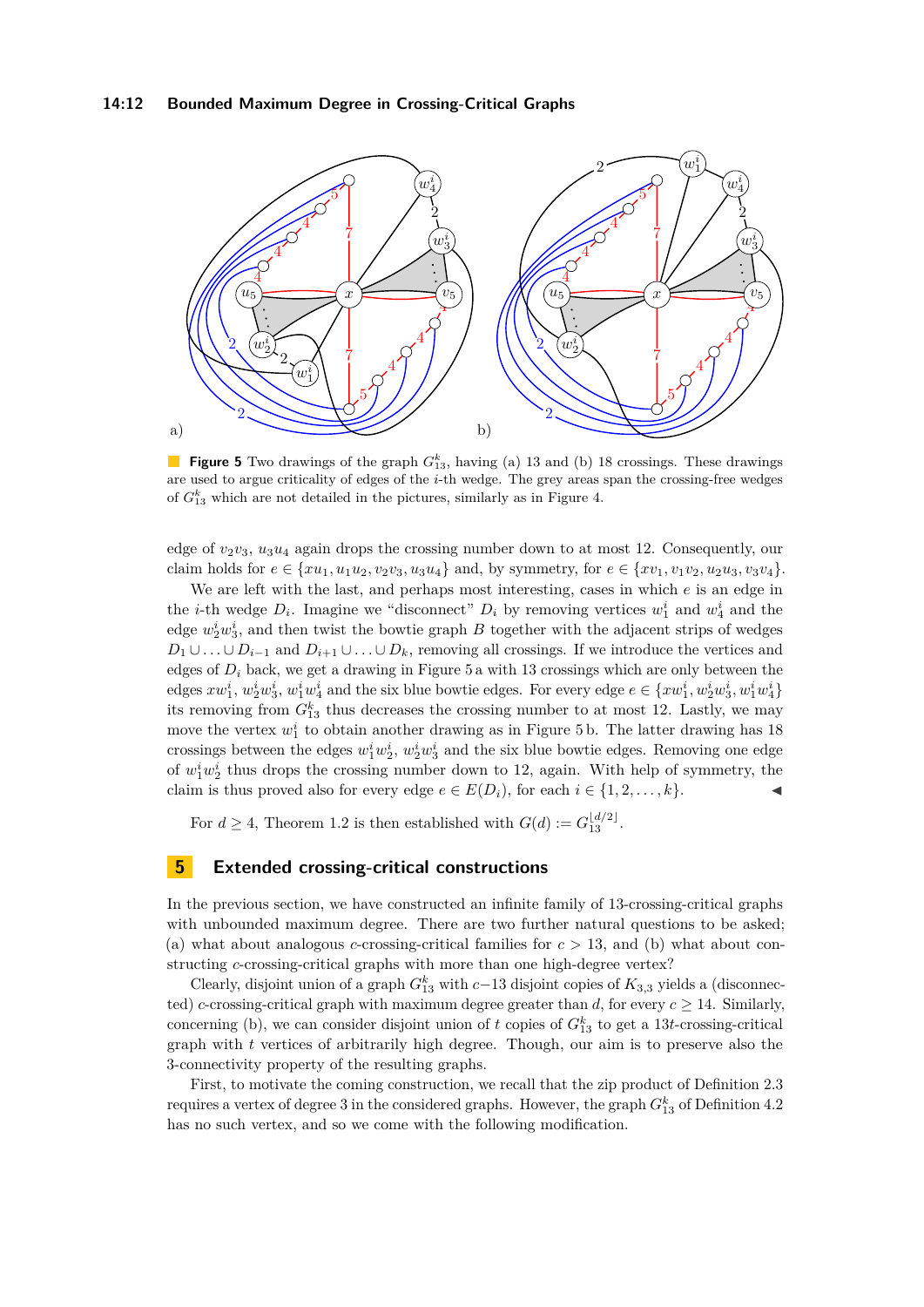<span id="page-12-1"></span>

**Figure 6** An illustration of the 4-to-3 expansion of the vertex *s* in a graph *G*. Clearly, for every optimal drawing of *G* respecting Claim [4.1,](#page-7-3) this "split" construction can be preformed in a small neighbourhood of *s* without introducing additional crossings.

▶ **Definition 5.1** (Critical family  ${H}_{13}^k$ ). Let *G* be a graph and  $s \in V(G)$  be a vertex incident *exactly with two* 4*-thick edges st*1*, st*2*, and one ordinary edge st*3*. We call a* 4-to-3 expansion *of s the following operation: in G, remove the vertex s with its incident edges, and add three* new vertices  $s^1$ ,  $s^2$ ,  $s^3$ , two 4-thick edges  $s^1t_1$ ,  $s^2t_2$ , one 3-thick edge  $s^1s^2$ , and three ordinary *edges*  $s^3t_1$ ,  $s^3t_2$ ,  $s^3t_3$ . See the sketch in Figure [6.](#page-12-1)

*Now, for*  $k \geq 2$ , the graph  $H_{13}^k$  is constructed from the graph  $G_{13}^k$  of Definition [4.2](#page-7-1) by a  $4$ -to-3 expansion of the vertex  $v_3$  and of the vertex  $u_3$  (cf. Figure [2\)](#page-8-0).

The proof of the following technical Lemma is present in the full paper.

<span id="page-12-2"></span>▶ **Lemma 5.2.** *Let G be a* 13*-crossing-critical graph, and let*  $s \in V(G)$  *be a vertex incident exactly with two* 4*-thick edges and one ordinary edge in G. If G*<sup>1</sup> *is a graph obtained by a 4-to-3 expansion of s, then G*<sup>1</sup> *is also* 13*-crossing-critical.*

 $\triangleright$  Remark 5.3. The number 13 of crossings in Lemma [5.2](#page-12-2) is rather special and the claim cannot be easily generalized to other numbers of crossings. For instance, one can construct a graph of crossing number 14, such that one of its 4-to-3 expansions has crossing number only 13.

<span id="page-12-3"></span>▶ **Corollary 5.4.** *For every*  $k ≥ 2$ *, the graph*  $H_{13}^k$  *is* 13*-crossing-critical.* 

**Proof.** We start with Theorem [1.2,](#page-2-3) and apply Lemma [5.2](#page-12-2) to the vertices  $v_3$  and  $u_3$  of  $G_{13}^k$ .

**Proof of Corollary [1.3.](#page-2-2)** For  $c = 13$ , we set  $G(13, d) := H_{13}^{\lfloor d/2 \rfloor}$  from Corollary [5.4.](#page-12-3) Note that  $G(13, d)$  contains two vertices of degree 3. For  $c > 13$ , we proceed by induction, assuming that we have already constructed the graph  $G(c-1, d)$  and it contains a vertex of degree 3. Theorem [2.4](#page-3-3) establishes that  $G(c, d)$ , as a zip product of  $G(c - 1, d)$  with  $K_{3,3}$ , is *c*-crossingcritical (and it still contains the same vertex  $x$  of high degree as  $H_{13}^k$  does). Furthermore,  $G(c, d)$  contains a vertex of degree 3 coming from the  $K_{3,3}$  part.

**Proof of Corollary [1.4.](#page-2-1)** The proof proceeds in a manner similar to the proof of Corollary [1.3.](#page-2-2) This time we inductively zip together (cf. Theorem [2.4\)](#page-3-3)  $i \leq c/13$  copies of the graph  $H_{13}^{\lfloor d/2 \rfloor}$ and *c* − 13*i* copies of *K*3*,*3, which results in a *c*-crossing-critical graph with *i* vertices (one per each copy) of degree greater than *d*. Note that we never "run out" of degree-3 vertices in the construction since each copy of  $H_{13}^{\lfloor d/2 \rfloor}$  has two such vertices.

## <span id="page-12-0"></span>**6 Concluding remarks and open problems**

While our contribution closes the questions related to the validity of the bounded maximum degree conjecture, the following problems remain open: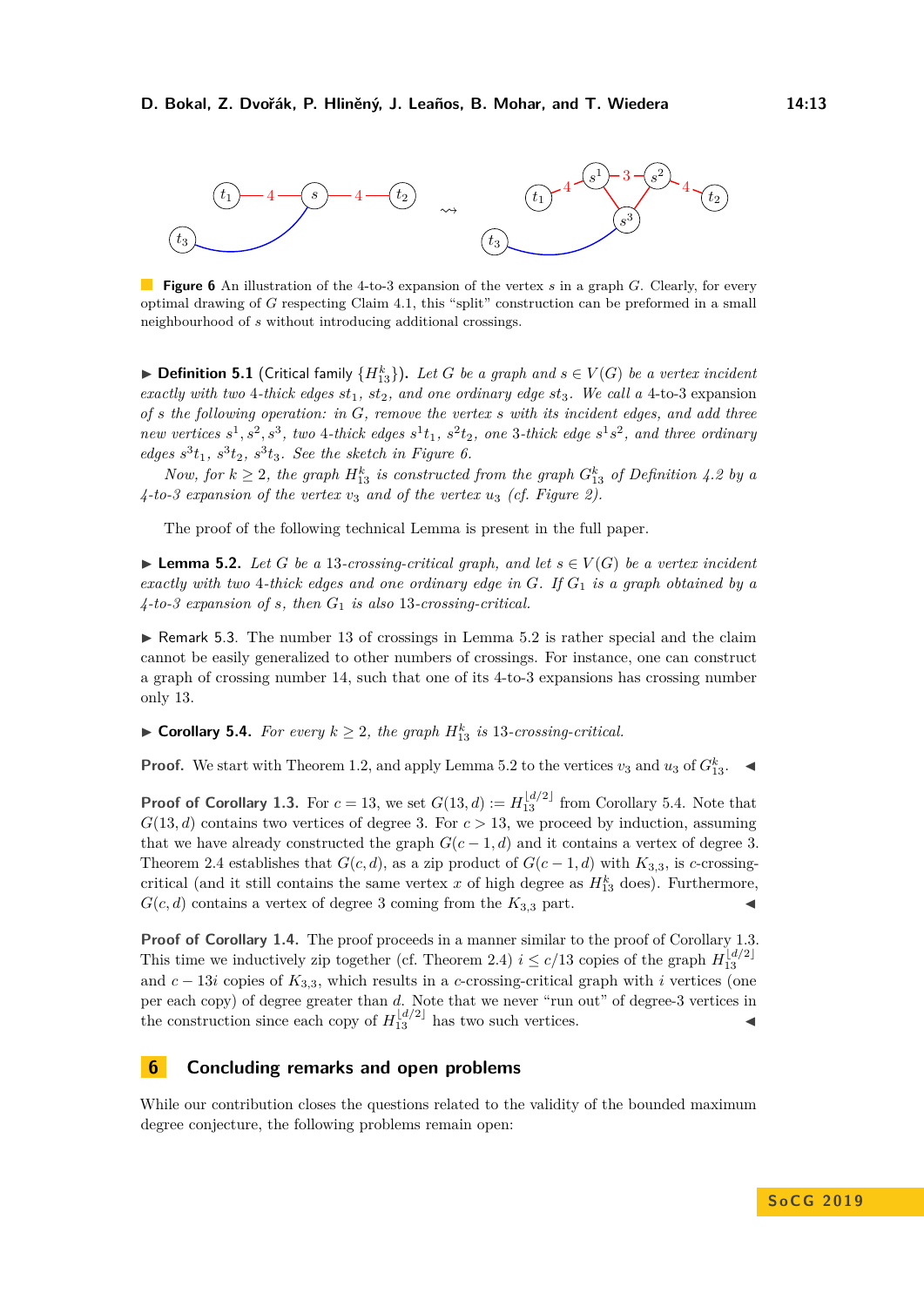#### **14:14 Bounded Maximum Degree in Crossing-Critical Graphs**

**Problem 6.1.** For each  $c \leq 12$ , determine the least integer  $D(c)$  bounding maximum degree *of c-crossing-critical graphs.*

▶ **Problem 6.2.** *Develop a theory of wedges that parallels the theory of tiles for constructively establishing c-crossing-criticality of graphs with large maximum degrees.*

Furthermore, the requirement in Corollary [1.4](#page-2-1) that the number *i* of large degree vertices is at most *c/*13 could possibly be weakened. The following is a natural question. For an integer  $i \geq 0$ , let  $c_i$  denote the largest possible positive integer c for which there exists an integer *D* such that every 3-connected *c*-crossing-critical graph has at most *i* vertices of degree larger than *D*. From the previous, we easily see that  $12 \le c_i \le 13i + 12$ , and we have exactly determined the value  $c_0 = 12$  in Theorems [1.1](#page-2-0) and [1.2.](#page-2-3)

 $\triangleright$  **Problem 6.3.** Determine  $c_i$  as a function of *i*.

#### **References**

- <span id="page-13-0"></span>**1** Miklós Ajtai, Vašek Chvátal, Monroe M. Newborn, and Endre Szemerédi. Crossing-Free Subgraphs. In Peter L. Hammer, Alexander Rosa, Gert Sabidussi, and Jean Turgeon, editors, *Theory and Practice of Combinatorics*, volume 60 of *North-Holland Mathematics Studies*, pages 9–12. North-Holland, 1982. [doi:10.1016/S0304-0208\(08\)73484-4](http://dx.doi.org/10.1016/S0304-0208(08)73484-4).
- <span id="page-13-5"></span>**2** Drago Bokal. Infinite families of crossing-critical graphs with prescribed average degree and crossing number. *J. Graph Theory*, 65(2):139–162, 2010. [doi:10.1002/jgt.20470](http://dx.doi.org/10.1002/jgt.20470).
- <span id="page-13-3"></span>**3** Drago Bokal, Mojca Bračič, Marek Dernár, and Petr Hliněný. On Degree Properties of Crossing-Critical Families of Graphs. *Electron. J. Comb.*, 26(1):#P1.40, 2019.
- <span id="page-13-11"></span>**4** Drago Bokal, Markus Chimani, and Jesús Leaños. Crossing number additivity over edge cuts. *Eur. J. Comb.*, 34(6):1010–1018, 2013. [doi:10.1016/j.ejc.2013.02.002](http://dx.doi.org/10.1016/j.ejc.2013.02.002).
- <span id="page-13-7"></span>**5** Drago Bokal, Bogdan Oporowski, R. Bruce Richter, and Gelasio Salazar. Characterizing 2-crossing-critical graphs. *Advances in Appl. Math.*, 74:23–208, 2016. [doi:10.1016/j.aam.](http://dx.doi.org/10.1016/j.aam.2015.10.003) [2015.10.003](http://dx.doi.org/10.1016/j.aam.2015.10.003).
- <span id="page-13-13"></span>**6** Markus Chimani and Tilo Wiedera. An ILP-based Proof System for the Crossing Number Problem. In *ESA 2016*, LIPIcs 57, pages 29:1–29:13, 2016. [doi:10.4230/LIPIcs.ESA.2016.29](http://dx.doi.org/10.4230/LIPIcs.ESA.2016.29).
- <span id="page-13-10"></span>**7** Zdenek Dvořák, Petr Hliněný, and Bojan Mohar. Structure and Generation of Crossing-Critical Graphs. In *SoCG 2018*, LIPIcs 99, pages 33:1–33:14, 2018. [doi:10.4230/LIPIcs.SoCG.2018.](http://dx.doi.org/10.4230/LIPIcs.SoCG.2018.33) [33](http://dx.doi.org/10.4230/LIPIcs.SoCG.2018.33).
- <span id="page-13-8"></span>**8** Zdeněk Dvořák and Bojan Mohar. Crossing-critical graphs with large maximum degree. *J. Comb. Theory, Series B*, 100(4):413–417, 2010. [doi:10.1016/j.jctb.2009.11.003](http://dx.doi.org/10.1016/j.jctb.2009.11.003).
- <span id="page-13-4"></span>**9** César Hernández-Vélez, Gelasio Salazar, and Robin Thomas. Nested cycles in large triangulations and crossing-critical graphs. *J. Comb. Theory, Series B*, 102(1):86–92, 2012. [doi:10.1016/j.jctb.2011.04.006](http://dx.doi.org/10.1016/j.jctb.2011.04.006).
- <span id="page-13-9"></span>**10** Petr Hliněný. Crossing-number critical graphs have bounded path-width. *J. Comb. Theory, Series B*, 88(2):347–367, 2003. [doi:10.1016/S0095-8956\(03\)00037-6](http://dx.doi.org/10.1016/S0095-8956(03)00037-6).
- <span id="page-13-2"></span>**11** Martin Kochol. Construction of crossing-critical graphs. *Discrete Math.*, 66(3):311–313, 1987. [doi:10.1016/0012-365X\(87\)90108-7](http://dx.doi.org/10.1016/0012-365X(87)90108-7).
- <span id="page-13-12"></span>**12** Jesús Leaños and Gelasio Salazar. On the additivity of crossing numbers of graphs. *Journal of Knot Theory and Its Ramifications - JKTR*, 17:1043–1050, 2008. [doi:10.1142/](http://dx.doi.org/10.1142/S0218216508006531) [S0218216508006531](http://dx.doi.org/10.1142/S0218216508006531).
- <span id="page-13-1"></span>**13** Frank T. Leighton. *Complexity Issues in VLSI: Optimal Layouts for the Shuffle-exchange Graph and Other Networks*. MIT Press, Cambridge, MA, USA, 1983.
- <span id="page-13-6"></span>**14** Bojan Mohar, Richard J. Nowakowski, and Douglas B. West. Research problems from the 5th Slovenian Conference (Bled, 2003). *Discrete Math.*, 307(3-5):650–658, 2007. [doi:](http://dx.doi.org/10.1016/j.disc.2006.07.013) [10.1016/j.disc.2006.07.013](http://dx.doi.org/10.1016/j.disc.2006.07.013).